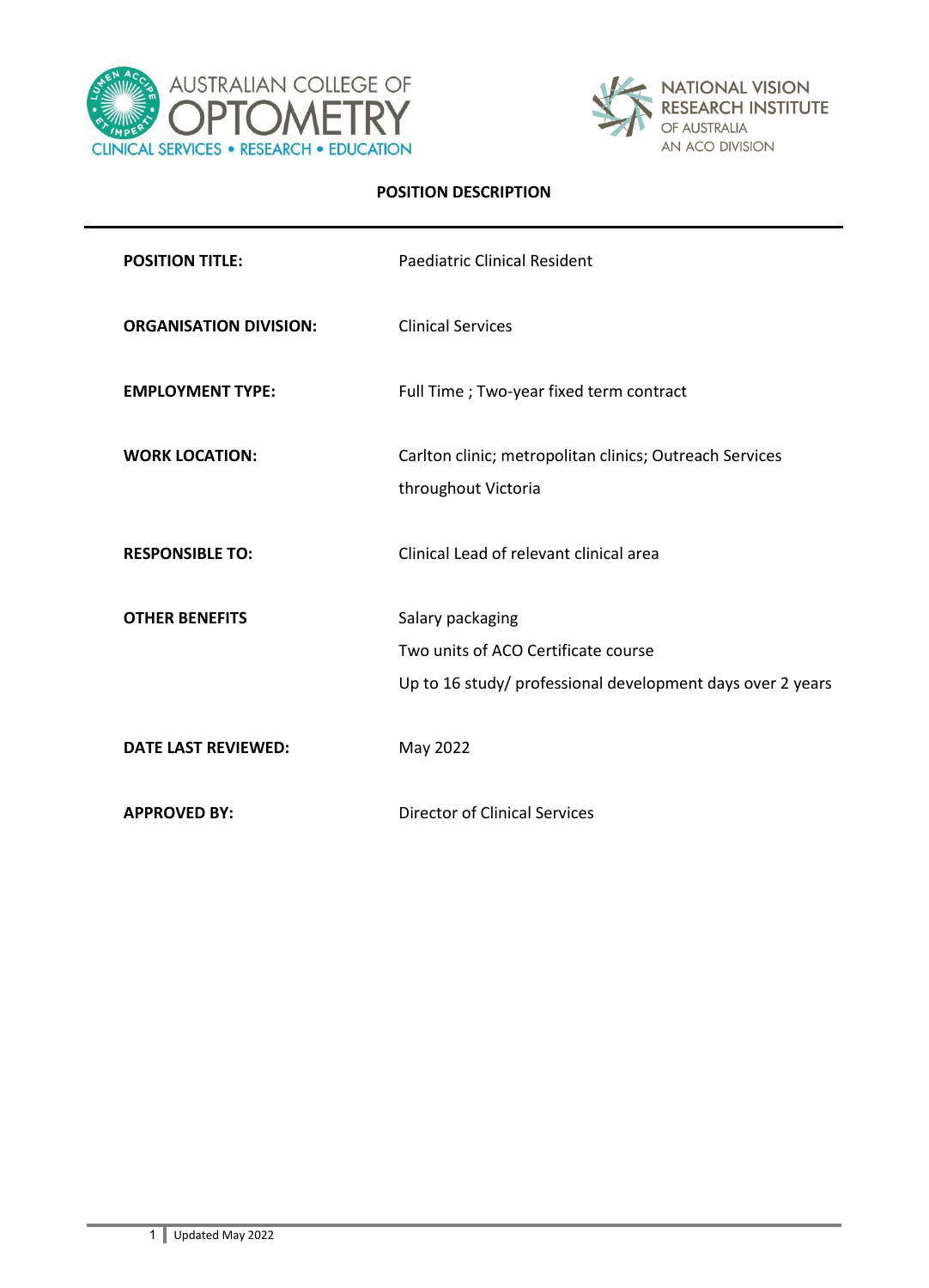# **1. THE AUSTRALIAN COLLEGE OF OPTOMETRY**

The Australian College of Optometry's (ACO) Vision is to achieve world leading eye health outcomes for all and its Mission is to improve the eye health and well-being of communities through innovation, partnership and leadership in:

**Clinical optometry services** - providing high quality public health eye care for communities in need and leading best practice;

**Research** - undertaking high impact internationally recognised research to improve the understanding of vision science and eye care; and

**Education** - providing best practice clinical learning pathways for optometrists from pre-registration through to professional practice.

The ACO's work is led by the following values and principles:

- We deeply *care* about eye health;
- Everything we do drives this *purpose*;
- Mutual *respect* guides our expectations;
- We foster excellence through *collaboration* with our patients, partners and teams;
- Our commitment to *innovation* pushes us to question and find better ways;
- We *deliver* what we promise to patients, partners, and each other.

## **2. POSITION SUMMARY**

Paediatric Clinical Residents are responsible for providing clinical services to patients of the College and pursuing the mission and objectives of the College. Clinical residents are encouraged to consolidate their general skills and are supported to develop specific and advanced skills and knowledge in the identified clinical area of paediatrics.

## **3. KEY RESPONSIBILITIES**

To be successful in the role, the person will be required to:

- Provide clinical services of high quality and apply a high standard of clinical skill and knowledge.
- Provide clinical services in a personal and caring way that is timely and responsive to patient needs and involves patients in decision making.
- Complete the identified units of study and research project.
- Attend work punctually and discharge duties in a timely fashion.
- Act always in a professional and ethical way in relationships with patients, colleagues and other health care and service professionals.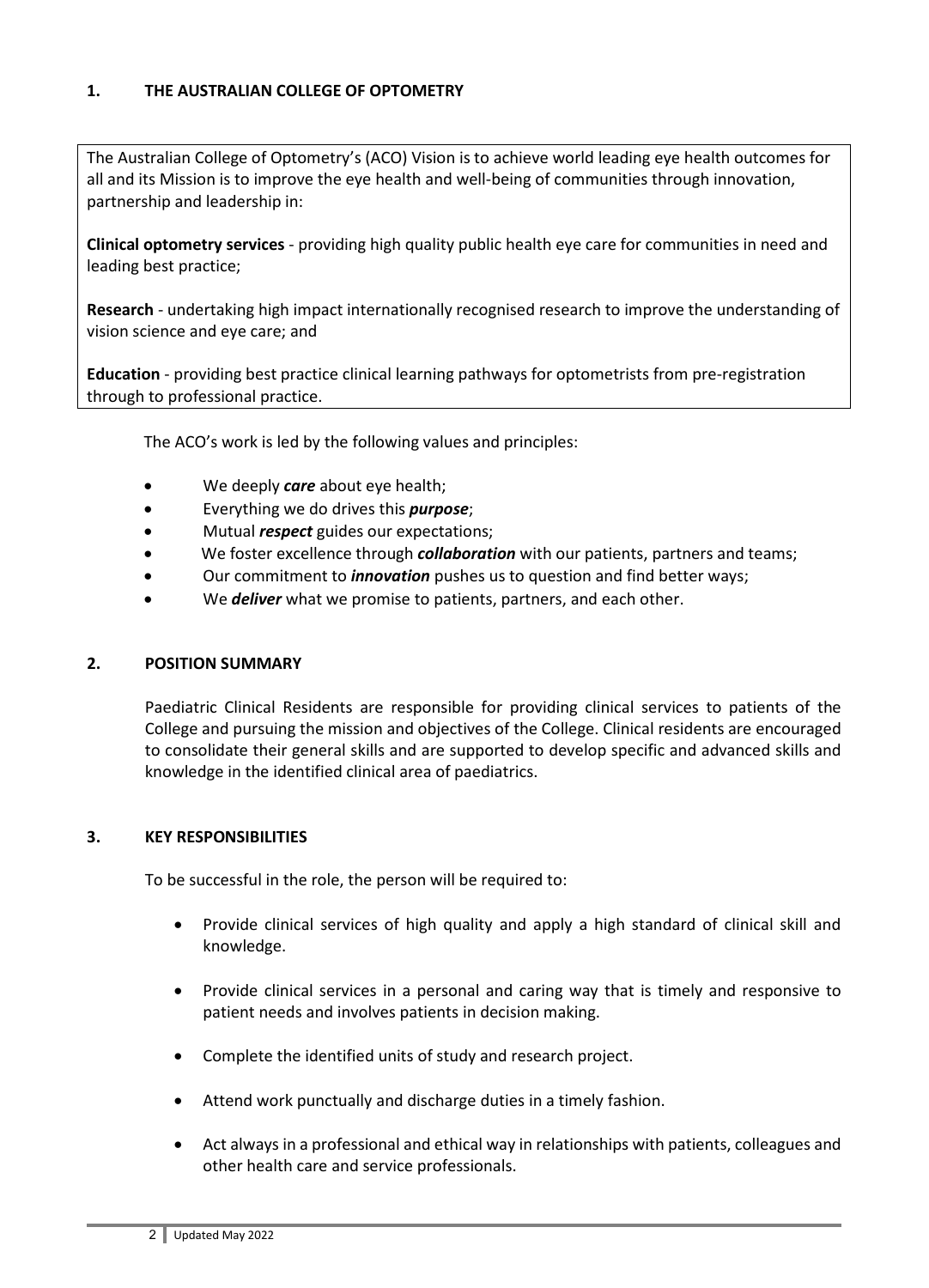- Work as a member of the team of staff, proactively sharing the workload.
- Actively participate in staff meetings and other Clinical Services and ACO meetings.
- Continually seek to improve skills and knowledge by accessing and reading journals and texts and by regular attendance at lectures, seminars, and courses.
- Set personal goals for the development of particular skills or areas of knowledge and pursue those goals effectively.
- Maintain confidentiality about information acquired about the business of the ACO and in the course of attending to patients, showing discretion in the exchange of this information with colleagues.
- Develop competence in the areas of clinical equipment and technology, computers, and public speaking.
- Develop capability in providing clinical services in a range of settings including outreach services.
- Participate in other duties which may include assisting in teaching activities, research pursuits, management, and administration, and be involved in ACO public health programs.

# **4. SPECIAL REQUIREMENTS**

Clinical Residents employed by the ACO are expected to be registered to practice optometry in Australia. They must also sign the undertaking and agreements to allow participation in Medicare. Where appropriate they are expected to be therapeutically endorsed and participate in PBS prescribing. They are encouraged to become a member of the Australian College of Optometry and maintain membership of Optometry Australia.

In the course of their duties, Clinical Residents may be expected to travel to the metropolitan clinics of the ACO in Melbourne and provide outreach optometry services at various locations throughout Victoria. Travel and accommodation arrangements are detailed in the Travel Policy.

Clinical Residents are expected to provide their own handheld ophthalmic equipment which includes (but is not limited to) retinoscope, direct ophthalmoscope, indirect ophthalmoscope, 90D or equivalent lens, 20D or equivalent lens, gonioprism, PD ruler, pen torch, lens flippers, phoria card, tweezers.

Paediatric Clinical Residents are expected to undertake two ACO certificates (ACO Advanced Certificate in Children's Vision and ACO Certificate in Advanced Contact Lenses) and design and complete a small research activity.

In addition, they are expected to maintain first aid and cardiopulmonary resuscitation (CPR) certification as required to retain their registration and Optometry Australia membership.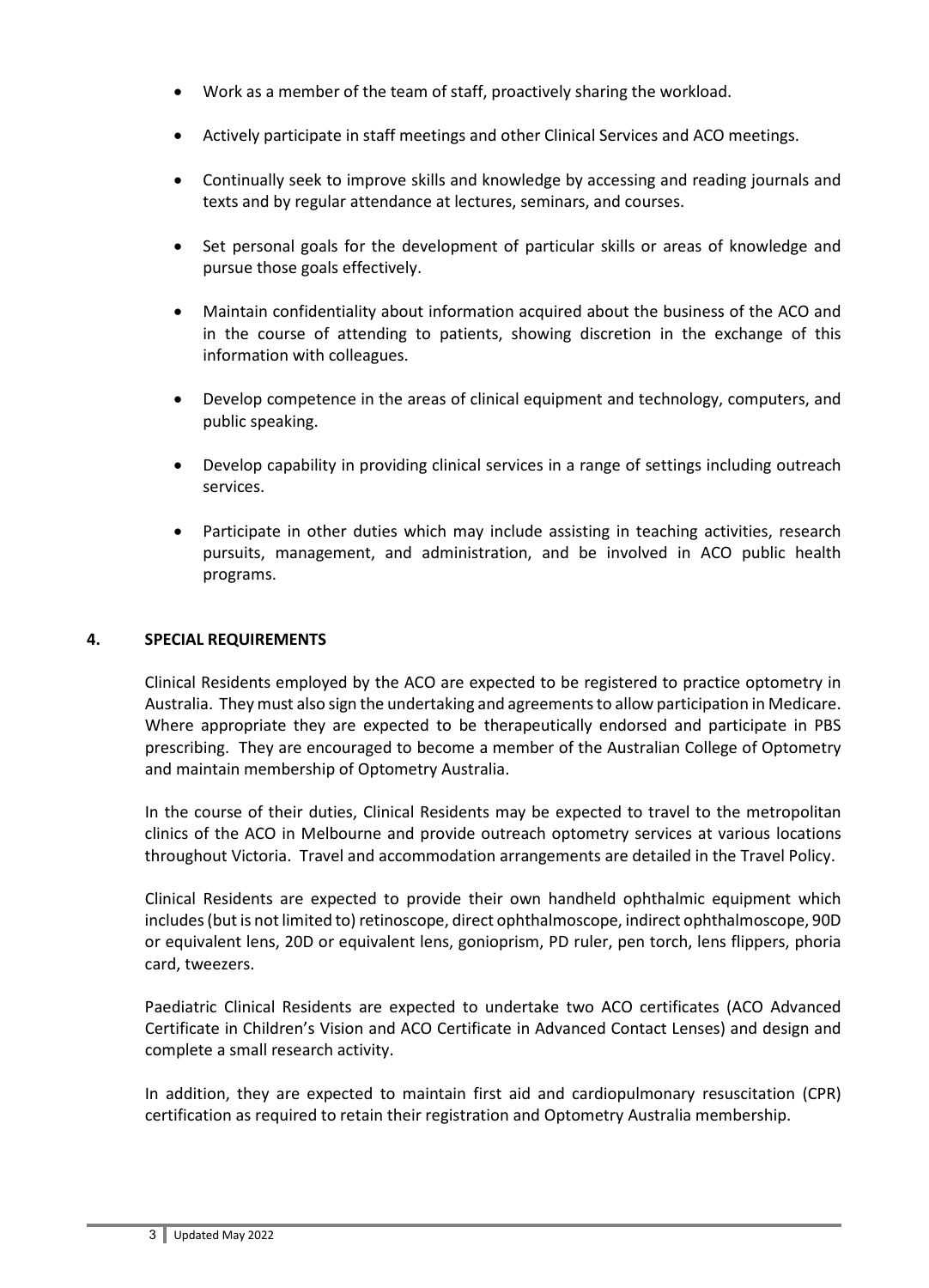# **5. JOB COMPLEXITY, SKILLS, AND KNOWLEDGE**

This position reports to the Lead Optometrist of the relevant clinical area.

Broad direction and support will be provided to Clinical Residents who are expected to exercise a high level of autonomy in clinical care. Clinical Residents must operate within the framework of guidelines and protocols established by the ACO and profession.

## **5.1 Level of Supervision/Independence**

Work will be carried out under minimal direct supervision. Clinical Residents must be able to work without supervision and are expected to take responsibility for outcomes.

## **5.2 Problem Solving and Judgement**

Clinical Residents will be expected to have a good level of problem-solving skills and to develop sound professional judgment. Good technical knowledge is required to solve a range of problems. Activities will require initiative and independent decision-making.

## **5.3 Professional and Organisational Knowledge**

A working knowledge of all relevant policies/programs of the ACO and profession is required. Professional procedural and clinical knowledge should be contemporaneous. Specialist knowledge may be developed in clinical and other ACO services.

## **5.4 Resource Management**

None

# **5.5 Breadth of the Position**

Clinical service delivery is required across a variety of sites and a range of clinical specialities. Patients will be characterised by a wide spectrum of presentations, backgrounds, and issues. Communication will be required with other health care practitioners, ACO support staff and senior clinical staff and external agency staff when working off Carlton site (metropolitan clinics, outreach sites, low vision clinics).

## **5.6 Behavioural expectations**

Professional behaviour is expected at all times in the workplace, as evidenced by staff:

- Communicating with patients and colleagues in an open, clear, and friendly manner
- Treating others fairly and objectively and ensuring freedom from discrimination, harassment, and bullying
- Behaving honestly and with integrity
- Complying respectfully with any lawful and reasonable request given by a staff member's supervisor
- Using resources of the ACO in a proper manner
- Abiding by the policies, procedures, and guidelines of the ACO
- Upholding the ACO values and good reputation of the ACO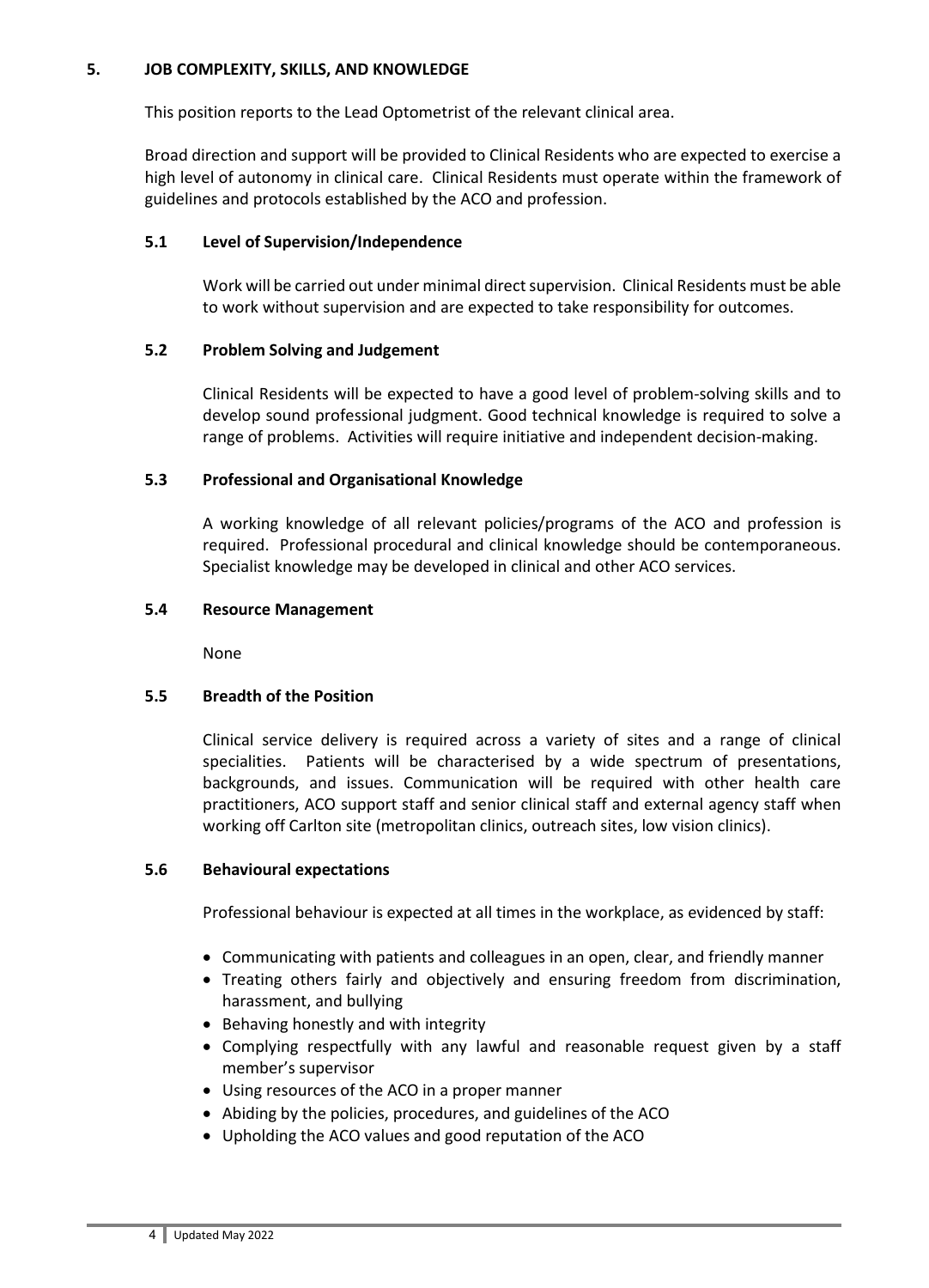- Accepting and working with decisions and outcomes determined through the management and governance structures of the ACO
- Establishing a good and healthy work/life balance
- Working constructively to resolve conflict in a timely manner
- Contributing positively to the workplace and the enjoyment and satisfaction of colleagues

# **6. OCCUPATIONAL HEALTH AND SAFETY AND ENVIRONMENTAL HEALTH AND SAFETY RESPONSIBILITES**

All ACO staff are responsible for the following safe work procedures and instructions in accordance with OHS and EHS legislation:

- Complying with OHS and EHS policies and procedures manuals
- Taking responsible care for the health and safety of self and others
- Ensuring that any hazardous conditions, near misses and injuries are reported immediately to a supervisor
- Seeking guidance for all new or modified work procedures
- Participating in meetings, training and other health and safety activities
- Wearing personal protective equipment as provided
- Using equipment in compliance with relevant guidelines, without wilful interference or misuse
- Adopting work practices that support OHS programs

# **7. KEY SELECTION CRITERIA**

To be considered for the role of Clinical Resident applicants should have:

## **Qualifications**

• A degree or Optometry Council of Australia and New Zealand certification that allows registration to practice optometry in Australia

## **Knowledge, Experience and Skills**

- Clinical Residency appointments are generally for optometrists in their first three years of employment after graduation
- Evidence of achievement of and commitment to high standards of clinical skill and knowledge
- Demonstrated enthusiasm for clinical work
- A strong motivation to serve the community and in particular people who are disadvantaged
- Evidence of a strong patient service focus, including capacity to respond and show initiative in the provision of quality services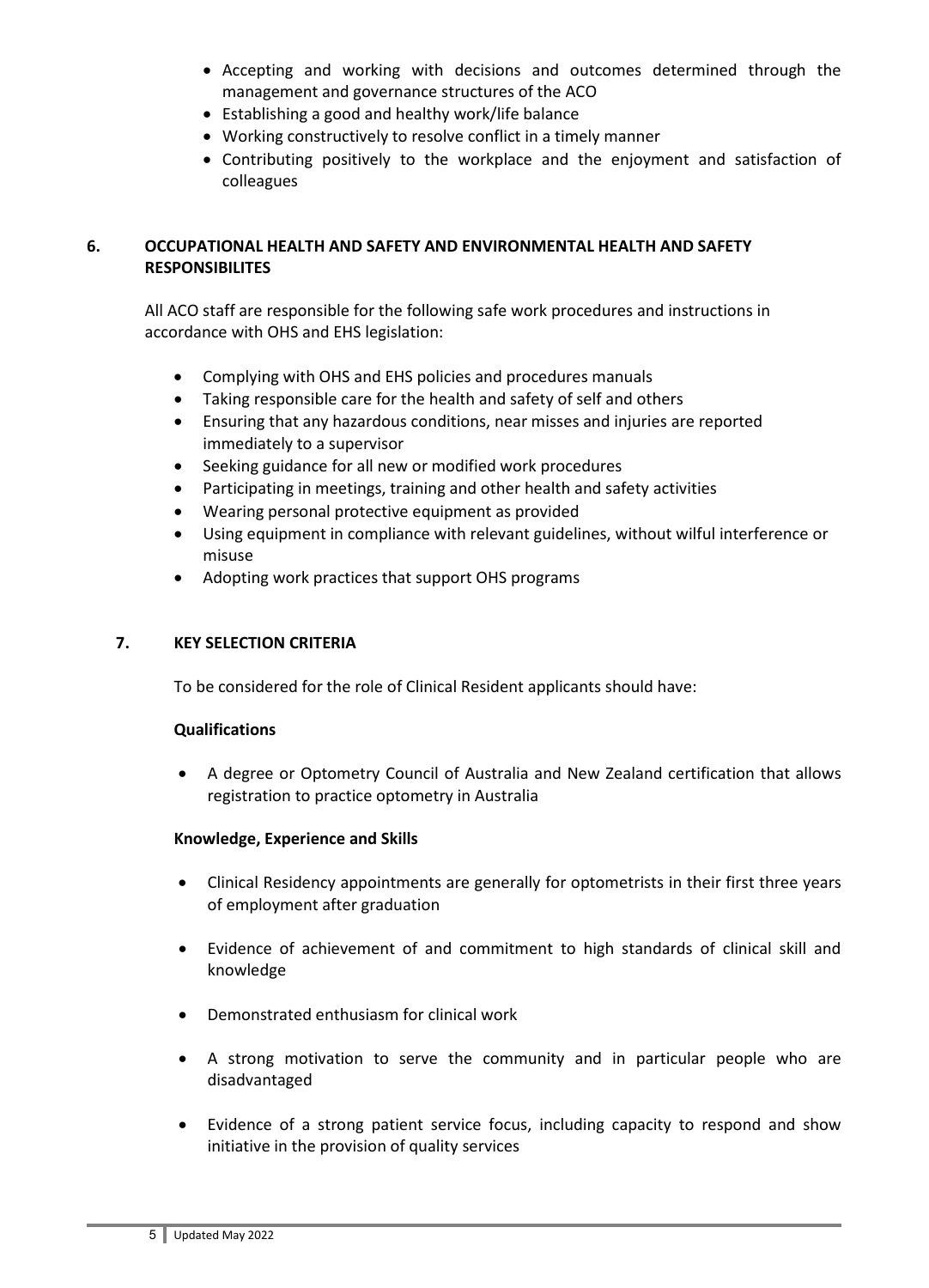- Sound technology skills; proficient with computers, equipment and technology used to support clinical services
- Good interpersonal skills and an indication of working well with other people; A cooperative and supportive attitude towards others at all levels, treating people with respect, fostering collaboration and cooperation
- A capacity to work both independently and as a member of a team
- Demonstrated ability to set and pursue goals for personal development
- Self-motivated, demonstrating flexibility and a positive can-do attitude
- Ethical and honourable, demonstrating high standards and values, reliable and trustworthy

#### **Organisational Relationships**

| Reports to:               | Lead Optometrist                                                                                                                                             |
|---------------------------|--------------------------------------------------------------------------------------------------------------------------------------------------------------|
| Supervises:               | no direct staff supervision<br>may oversee activities performed by undergraduate students<br>may oversee activities of support staff in metropolitan clinics |
| Internal Liaisons:        | Chief Executive Officer<br>Director of Clinical Services<br><b>Clinic Managers</b><br>Lead Optometrists<br>All staff                                         |
| <b>External Liaisons:</b> | Other eye care and health professionals<br>External agency staff at metropolitan, low vision and outreach sites                                              |

#### **OTHER RELEVANT INFORMATION**

#### **Safety Screening**

The ACO employs staff who come into contact with children, elderly and vulnerable people. We are committed to selecting people to provide a safe environment to our clients. Working with Children Check Card will be required for some positions.

*Employment for all positions is conditional on a satisfactory National Police Check*. Police checks must be renewed every three years.

*Employment in this role is conditional on a satisfactory Working with Children Check.* Working with Children checks must be renewed every five years.